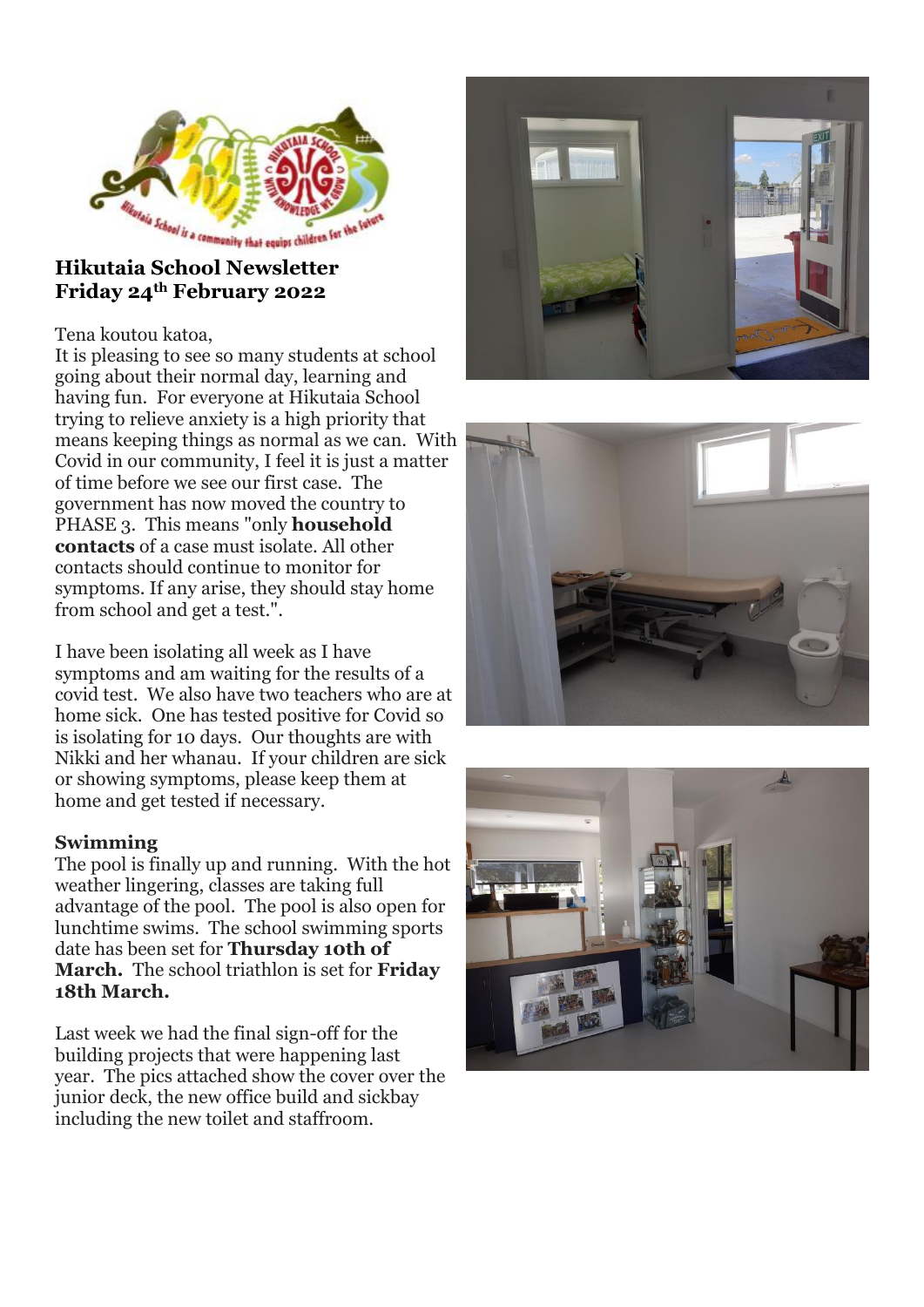

## **HERO – Correspondence**



All correspondence will be conducted through three main media platforms this year, Facebook, HERO and email. Therefore, it is important that you have advised us if you have changed your email, phone number and address. If you do not have access to HERO and have issues with it, please contact Karen in the office and she will try to rectify this for you.

#### **Absences**



If your child is absent for whatever reason, please ensure you share this with us *either by using the Hero app,* 





#### *or phone 07 862 4708 and state the reason they are absent. If no reason is given they will be coded as Explained but not justified or Truant.*

Please note that our School mobile is down at the moment and I apologise ahead of time for any inconvenience this may cause and you will be advised once this matter has been rectified.

# **COVID-19**

Last year we were issued with a "public health toolkit for primary schools". This document gives us checklists and actions for school should students and whanau contract Covid or Omicron. In every case, we will be guided by the Ministry of Health and the Ministry of Education. The below flow chart should guide you through the process that will be taken should any cases be reported at school. In the meantime, we are doing everything we can to keep the students and staff safe while at school, this includes well-ventilated classrooms, wearing masks for Year 4 and up students, and maintaining cleaning and hygiene practices.

# **Year 7 & 8 – Paeroa College Technology**

This morning we received a phone call reminding our Year 7 & 8 students the requirement to wear a face mask on the bus and on Paeroa college grounds and closed in shoes.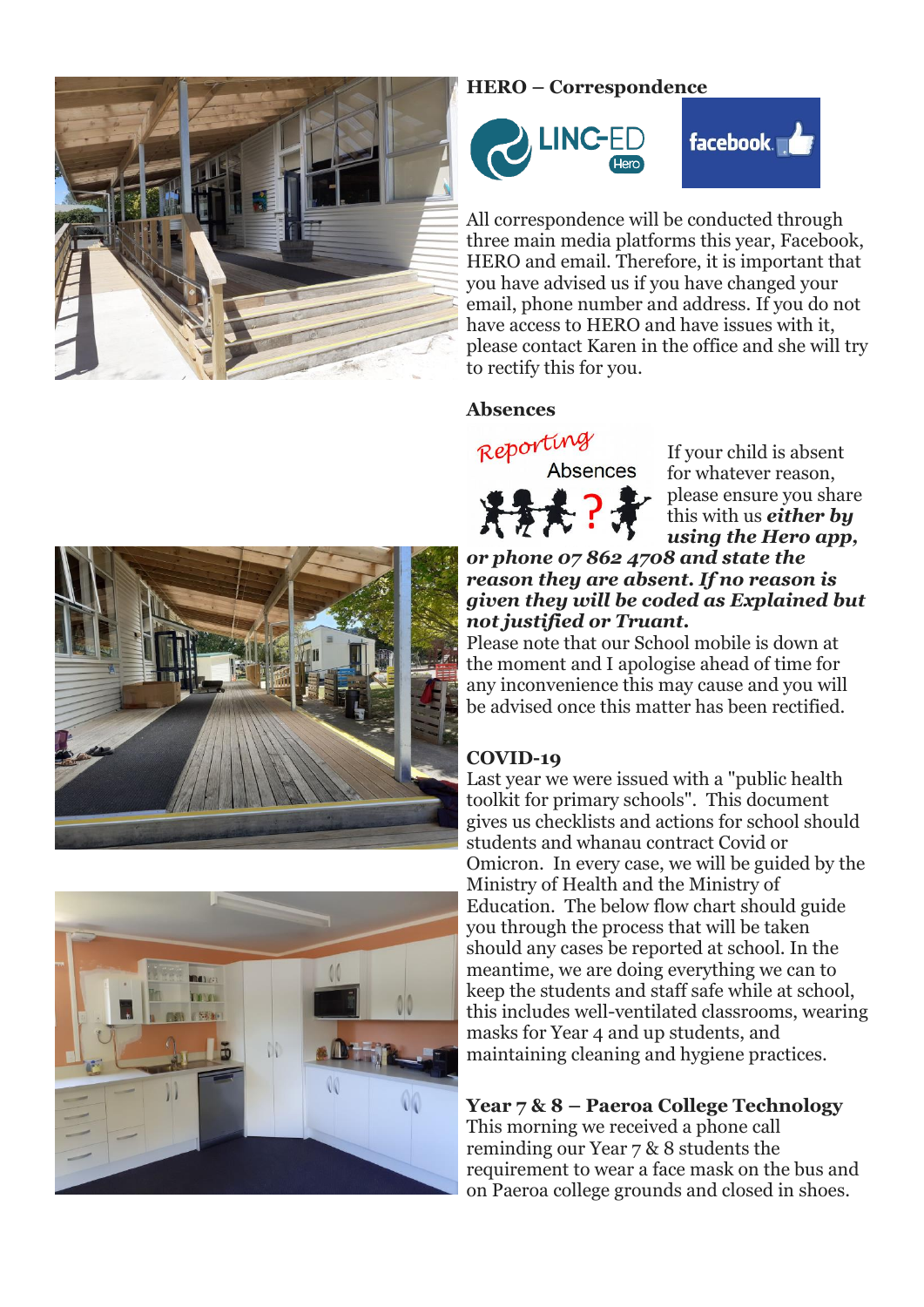I have received exemption cards from one student in regards to face mask, and have informed the college of this. If there are other exemptions, please send the paper work into the school office so it can be shared with Paeroa College accordingly.

However, further notification has just come to hand from Paeroa College and they have decided to paused Primary Technology until they can navigate through the current Covid situation they have at their Kura.

## **Bike Week 28.2. to 4.3.2022**

We will have amazing bike skills equipment on site for all of next week.

Thames Mountain Bike Club have built ramps, seesaw and balance boards for developing strength on bikes.

We will be the first school in Thames

Coromandel area to have the opportunity to use it.

Please bring a gold coin donation to support the maintenance and building of more fabulous gear.

## **BOT Elections**

A reminder that the board of trustee elections will take place later this year. If you have ever thought about running as a board rep and having a greater say in what happens at a governance level, then please contact the school for more details.

# **Uniforms**

If you would like to purchase uniforms, please let Karen know at the office. The prices remain the same and payment is directly into the school account. (For our new parents we do not have eftpos). Once payment is received the uniforms will be sent home with children. **Friday's are the only day that NO uniforms are actioned.**

**RURAL AND COMMUNITY SERVICES**



**School Based Immunisations**

Dear Parents / Caregivers, Public health nurses will be delivering two school-based immunisation programmes in your child's school during 2022.

## **Year 7 Students**

These students will be offered the Boostrix vaccine which is a booster for their early childhood immunisations of tetanus, diphtheria and pertussis (whooping cough). Information about the year 7 programme will be given to students at school. This session includes the Ministry of Health video on Year 7 immunisations which is designed specifically for this age group.

- **Friday 25 February 2022 – 9.30 am**

# **Year 8 Students**

The year 8 immunisation for HPV (Human Papillomavirus) which can develop into cervical cancer and other HPV related cancers will be undertaken in two doses during 2022. Information will be given to the students about the HPV programme at school. This includes viewing the Ministry of Health video on protection against HPV and is for the Year 8 age group.

**Friday 25 February 2022 – 10.00 am**



Parents/Caregivers attendance at these sessions is welcome as per school COVID requirements.

## **Your child will be given a consent form to bring home for you to choose whether to have your child immunised by the Public Health Nurses at school.**

- Information on the immunisations is included on the consent form which will be given to your son / daughter at the information session.
- Please complete the consent form, answer all the questions, and return the form to school.